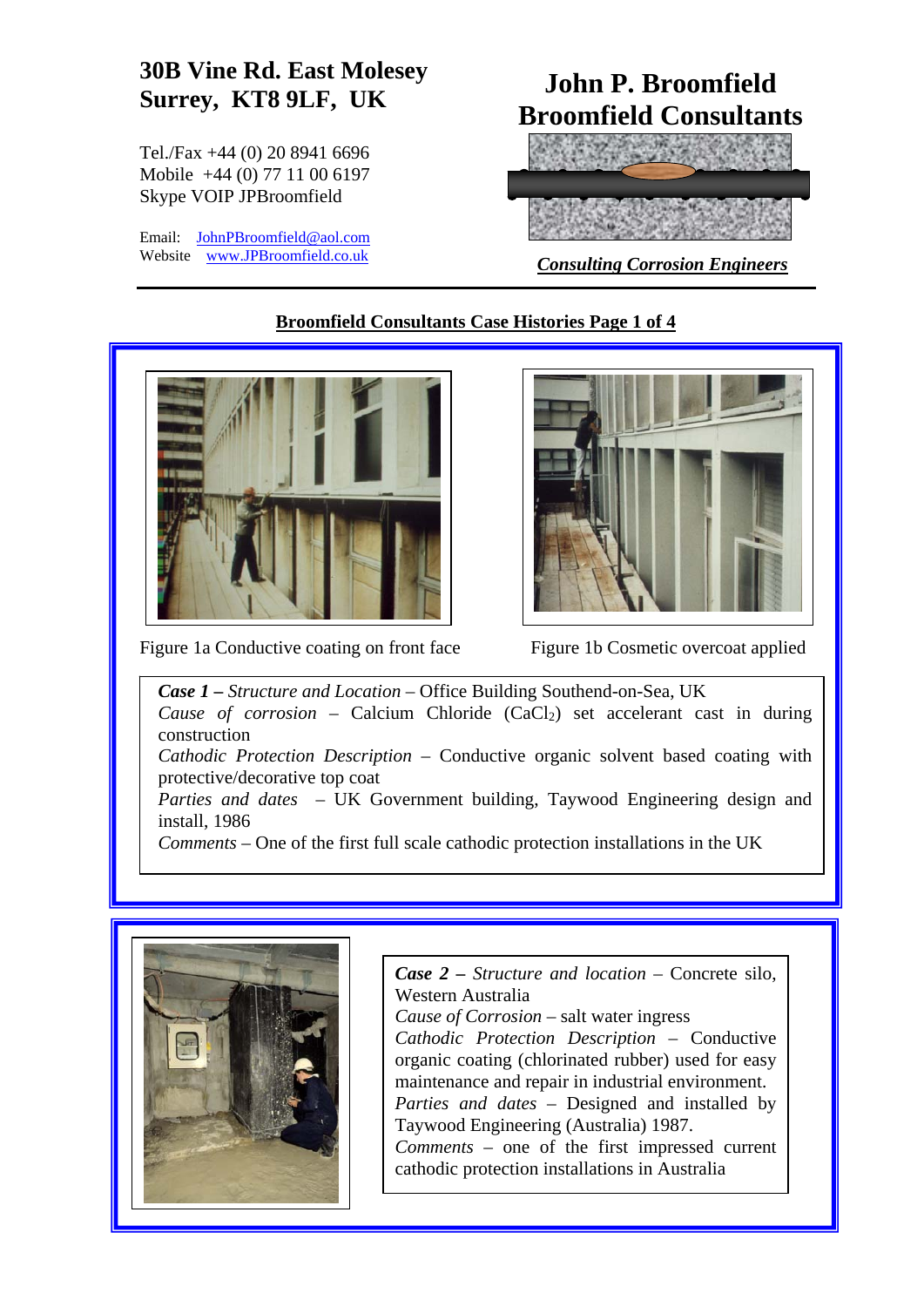#### **Broomfield Consultants Case Histories Page 2 of 4**



*Case 3 – Structure and Location* – Underground car park to Office Building, Birmingham *Cause of Corrosion* – deicing salts from vehicle deposits and ramp salting *Cathodic protection description –*  Conductive coating with cosmetic overcoat *Parties and dates* – Specification John Broomfield for Mouchel & Partners (Consultant), detailed design and installation Corrosion Control Services Ltd. installed 1998



*Case 4 – Structure and Location* – M4 Elevated section cathodic protection trials, London *Cause of Corrosion –* deicing salts from winter salting *Cathodic protection description* – cathodic protection trials, solvent and water based conductive coating anodes, thermal sprayed zinc and titanium, mixed metal oxide coated titanium mesh and conductive mortar. *Parties and dates* – Specification John Broomfield for WSP, (Highways Agency term consultant), detailed design and installation Makers UK, Installed 1996 *Comments* severe traffic control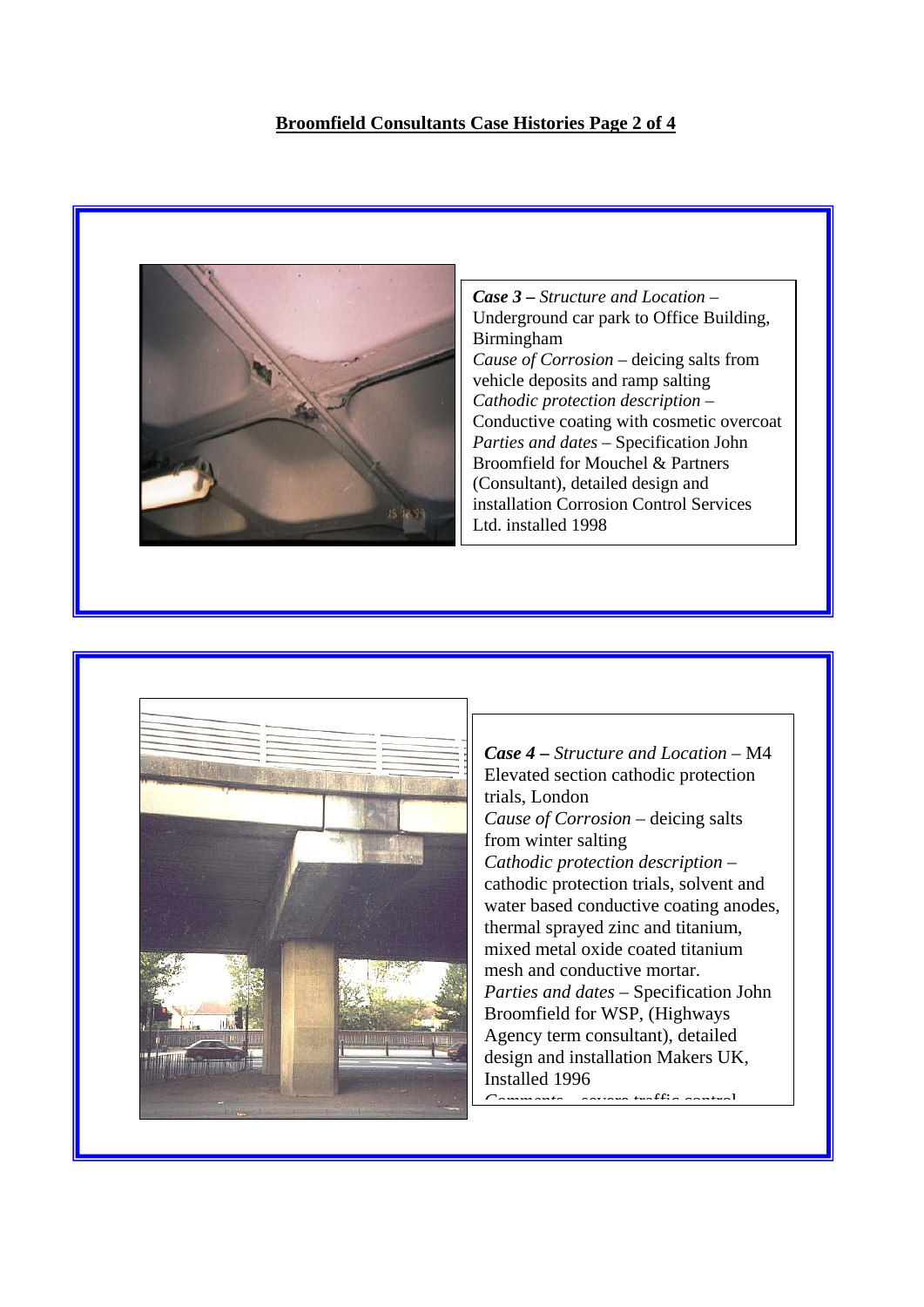### **Broomfield Consultants Case Histories Page 3 of 4**





*Case 6 – Structure and location –* New North Quay Jersey, Channel Islands *Cause of Corrosion* – Marine salt *Cathodic Protection Description* – Mixed metal oxide coated titanium expanded mesh ribbon *Parties and dates –* Consultant Jersey Public Services Department, CP Specification, John Broomfield, Installed Brookes (Northern). *Comments –* Applied to columns and beams and some soffit areas



*Case 7 – Structure and location –* Pier Road Multistorey cat park, St Hellier, Jersey *Cause of Corrosion* – Sea salt spray *Cathodic Protection Description* – Probe anode installations to selected beams and columns *Parties and dates –* Consultant Jersey Public Services Department, CP Specification, John Broomfield, Installed Concrete Repairs Ltd, installed 2005 *Comments –* selective installation with protective coatings elsewhere provides cost effective corrosion